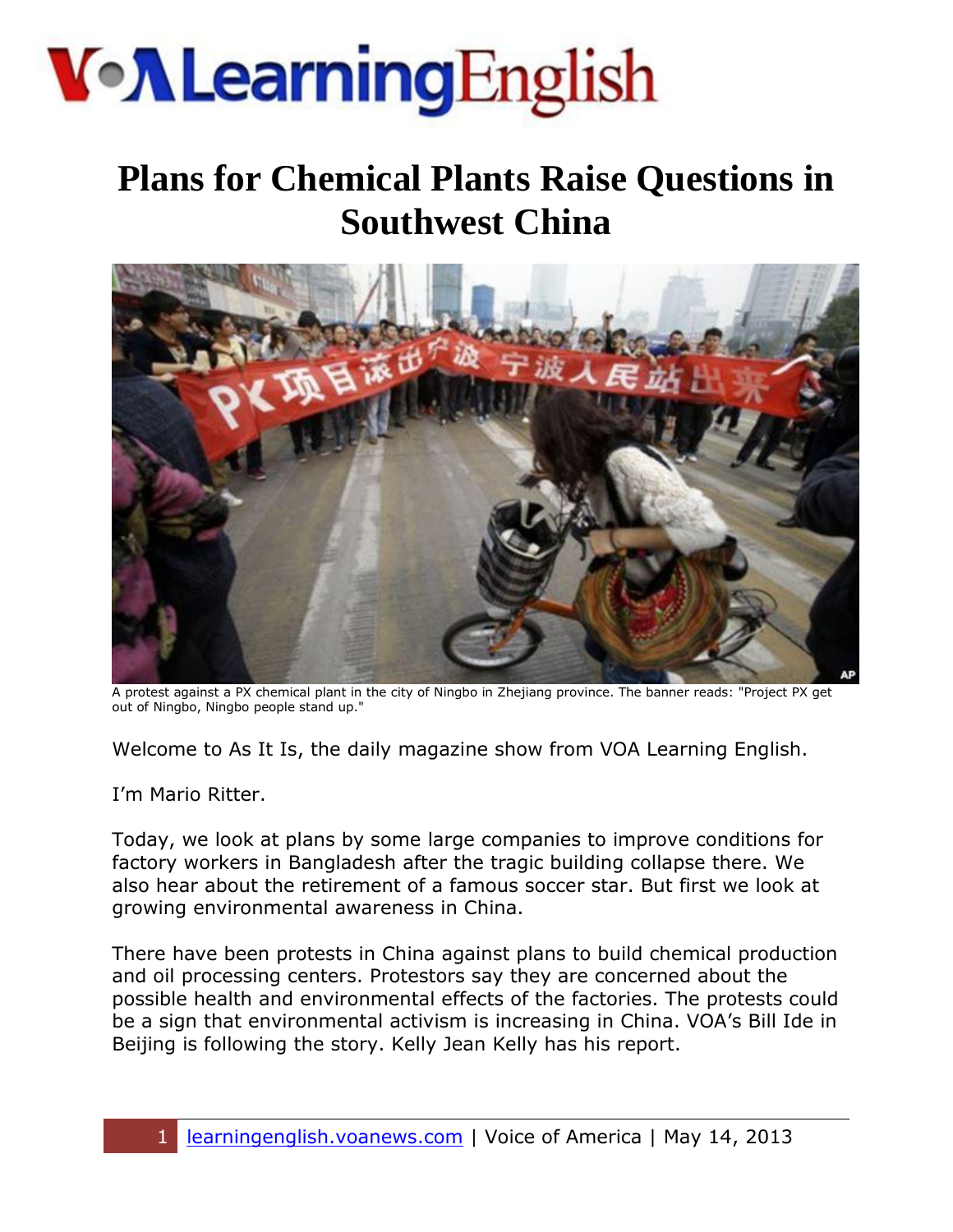# **Von Learning English**

Protests over oil refineries and chemical factories are becoming increasingly common in China. Protesters are especially concerned about production of a substance called paraxylene, or PX. It is used to make many products, from polyester clothing to plastic bottles. The substance is a suspected of causing cancer.

Since 2007, at least three planned PX plants have been canceled in China following local protests. This month, protestors in the capitals of Sichuan and Yunnan provinces also protested against planned PX projects.

One person who took part in the protests tells VOA that citizens in Kunming, the capital of Yunnan, are not boycotting the project entirely. She says they want to know more about the project and its effects. They also want to know why their areas were chosen. Yunnan depends heavily on its travel industry and the chemical factories could harm that income.

Chinese officials approved the oil refinery in Kunming in January. But news of the project was not released until March.

State-owned China National Petroleum Corporation is building the refinery. The company has told the public that the project is safe and that it will not involve PX. But earlier this month, one company official said there would be no PX at the plant, while another said there would be PX.

Energy experts say the refinery project in Kunming is important because it is the first of its kind in Yunnan province. It is also a stop on the Burma-China pipeline, which is set to be completed soon.

I'm Kelly Jean Kelly.

#### **Companies React to Bangladesh Tragedy**

More than 1,100 people died when a building housing a number of clothing factories collapsed in Bangladesh last month. The tragedy has brought attention to labor conditions in the South Asian nation. Recently, some retail businesses and big name companies announced an agreement to improve conditions in Bangladeshi clothing factories. Christopher Cruise has more on the story.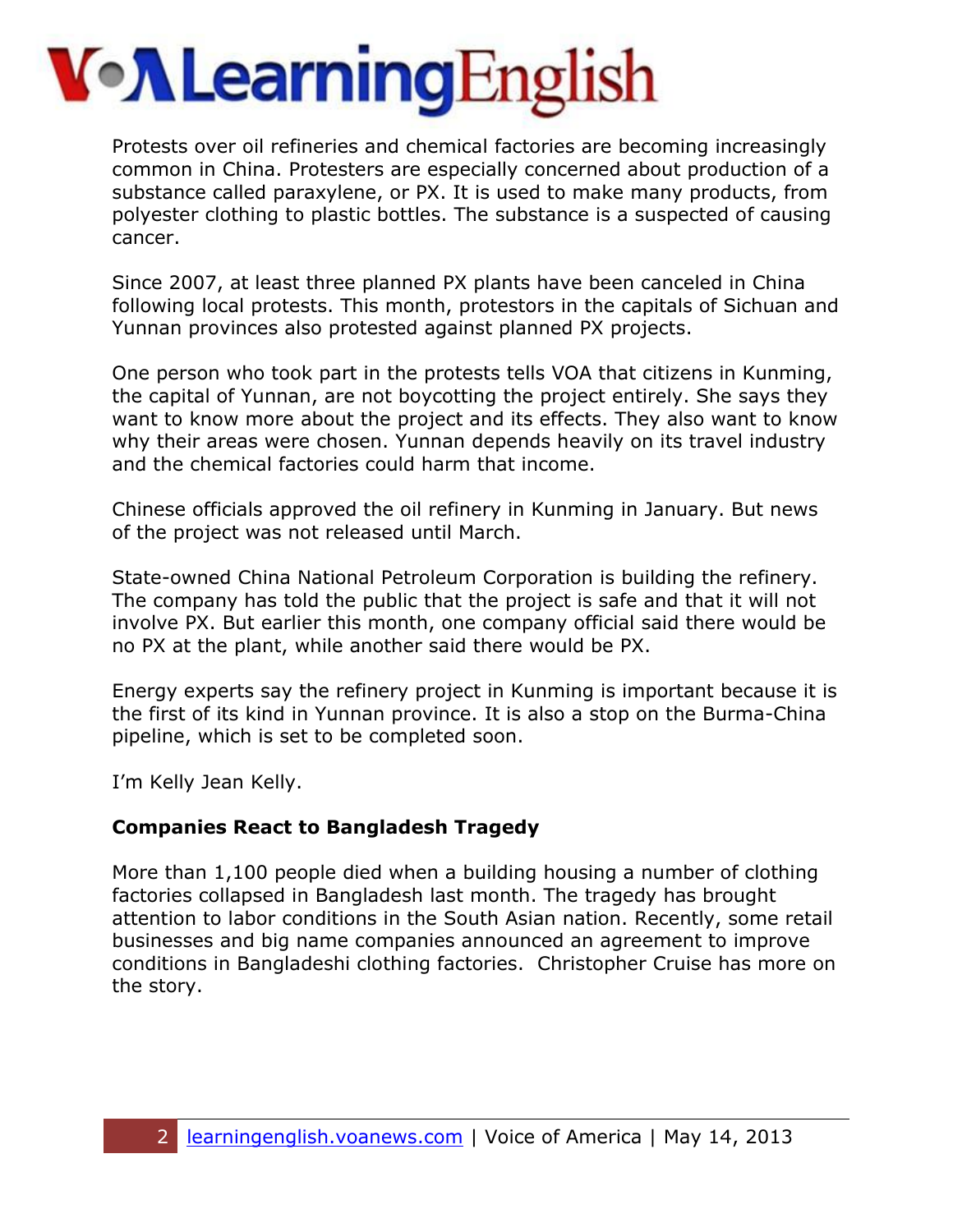# **Von Learning English**

Human rights and labor activists have welcomed the agreement. T. Kumar is with the rights group Amnesty International. He praised the steps that some clothing retailers have taken. But he questioned whether the effort would continue or was only an immediate reaction to the tragedy.

Western clothing retailers have agreed to a safety plan that requires them to carry out inspections and pay the costs of safety improvements.

Recognized brand names such as Italy's Benetton and Sweden's H&M are part of the safety agreement.

Charles Kernaghan heads the Institute for Global Labor and Human Rights. He says the agreement is a "turning point," for the clothing industry, whose workers are mainly women.

The tragedy in April is not the first time a large number of Bangladeshi clothing workers have died. Last November, more than 100 people were killed in a clothing factory fire in Dhaka. In 2005, another building collapse killed more than 70 people.

Charles Kernaghan says the government in Bangladesh has to enforce safety rules and improve work conditions. But he says the real power lies with the retailers that sell clothing. Those companies are supporting an industry that employs more than four million garment workers.

"The U.S. companies, North American companies, European companies are in Bangladesh specifically because it has the lowest wages in the world. Twelve cents an hour for helpers, 22 cents for junior sewers, 26 cents for senior sewers, 13- to 14-and-a-half hours a day, sometimes seven days a week. Basically the workers get just two days off a month."

The agreement deals with some of these concerns by setting new standards for worker rights. It calls for establishing an advisory group that will assist with discussions among governments, retailers and trade unions. It also sets up a fire and building safety training program.

Wal-Mart, the world's largest retailer, is not part of the agreement. The American-based company has developed its own plan. It includes inspections of all 279 factories used by its suppliers in Bangladesh. Another company, GAP, says it will not be part of the agreement unless changes are made to limit legal responsibility.